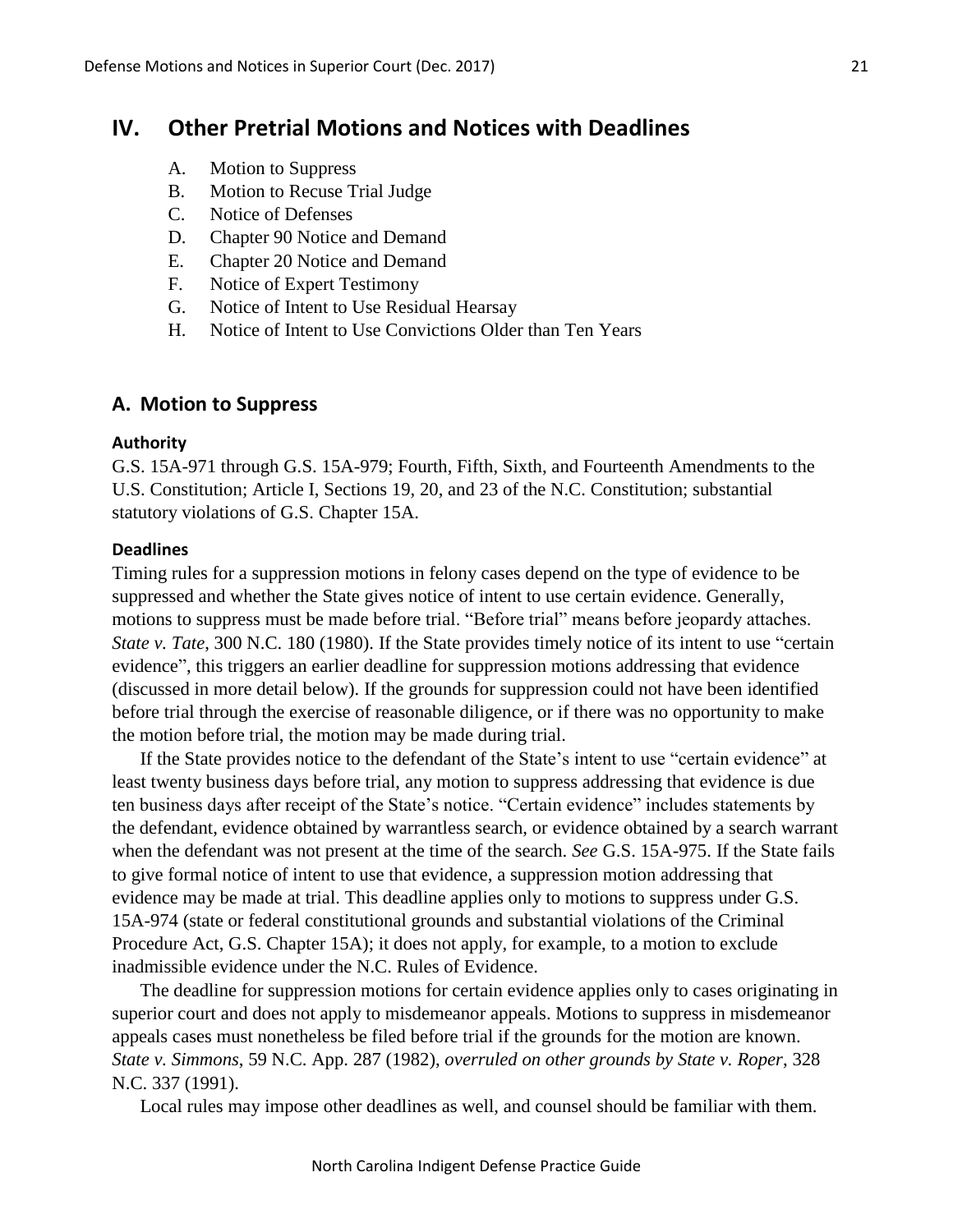#### **Key Principles**

The scope of these motions is wide and may include stop, arrest, or search issues (lack of reasonable suspicion, lack of probable cause, improperly obtained test results, etc.); *Miranda* or other issues concerning statements by the defendant; pretrial identification issues; and any other evidence obtained in violation of a defendant's constitutional or statutory rights.

In certain instances (identified above), suppression motions may be made during the course of trial, although the better practice is usually to file the motions pretrial. Pretrial hearings on motions to suppress may give defense counsel a preview of testimony not otherwise available, may resolve the case without the need for a trial, and will generally be favored by trial courts in the interest of judicial economy.

Motions to suppress require (1) a detailed affidavit from counsel that provides specific factual support of the motion and (2) a statement of the specific legal grounds that would support an order of suppression.

Failure to attach a sufficiently detailed affidavit or to state specific legal grounds supporting suppression can result in summary denial of the motion. *State v. Phillips*, 132 N.C. App. 765 (1999) (affidavit without facts, merely reciting that discovery was reviewed by counsel and that grounds exist to grant motion, was insufficient; summary dismissal affirmed); *State v. Davis*, 210 N.C. App. 491 (2011) (unpublished) (affidavit incorporating motion by reference and attesting to truth of motion on information and belief was insufficient; summary denial appropriate); *State v. Hall*, 73 N.C. App. 101 (1985) (summary denial appropriate where motion failed to state specific legal grounds on which suppression could be ordered).

It is the defendant's burden to challenge the evidence in a timely manner and in proper form. Generally, the State has the burden of proof on the merits of the motion by a preponderance of the evidence standard. *State v. Williams*, 225 N.C. App. 636 (2013).

The procedure for a statutory "*Franks*" challenge (for false or misleading information in a search warrant) is found in G.S. 15A-978. This is a specific type of suppression motion with different standards than a typical motion to suppress. For instance, the defendant has the burden to make a substantial showing that material representations in the warrant application were falsely made by law enforcement intentionally or recklessly. *See Franks v. Delaware*, 438 U.S. 154 (1978).

#### **Practice Tips**

- These motions are often dispositive, and counsel should take great care to investigate all possible grounds for suppression and to file timely motions to suppress.
- The State typically gives notice of its intent to use certain evidence as a part of its response to the defense discovery request, which triggers the timeline of ten business days for the defense to move to suppress the "certain evidence" subject to that deadline (discussed in more detail above).
- If the State provides notice of its intent to use the "certain evidence" covered by G.S. 15A-975, the deadline is relatively short for defense counsel to file a suppression motion addressing such evidence. Consider requesting that the court extend the deadline for suppression motions where necessary and appropriate. Motions to extend deadlines are discussed *supra* in Section V. H.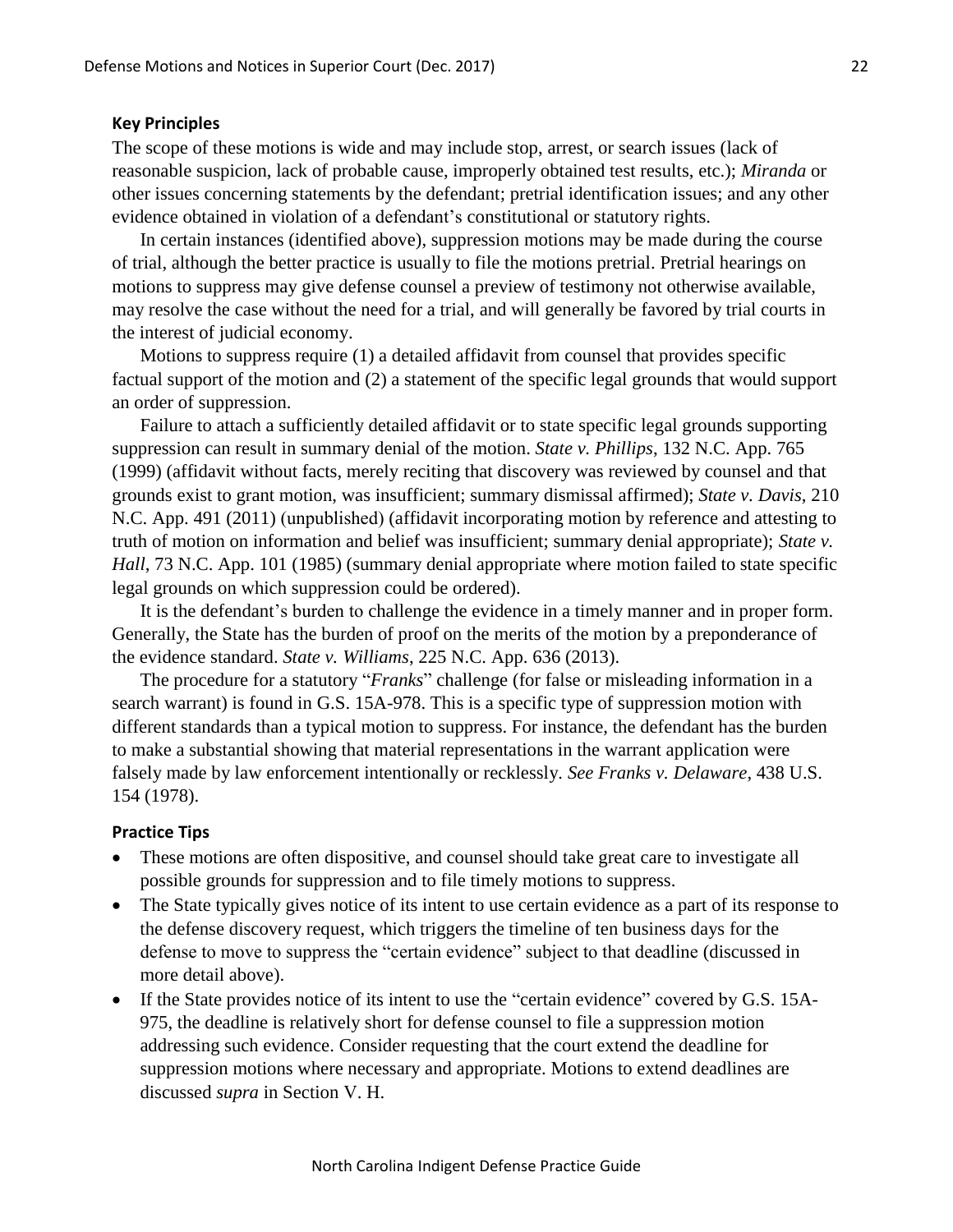- If the defendant pleads guilty after the denial of a motion to suppress, the defendant must clearly and explicitly state in the plea transcript and on the record before entering the plea that he or she is reserving the right to appeal the denial of the motion in order to preserve the suppression issue for appeal. *See State v. Pimental*, 153 N.C. App. 69 (2002) (plea transcript reading "Defendant preserves his right to appeal any and all issues which are so appealable pursuant to . . . law" was found insufficient to preserve motion to suppress for appellate review). Language such as "The defendant hereby pleads guilty on the express condition that the right to appeal the trial court's denial of the defendant's motion to suppress is preserved" should suffice. In other words, defense counsel must give the court and the State notice of the intent to appeal the denial of the suppression motion in the plea transcript in order to preserve the right to appeal the denial of the motion.
- Any appeal following the denial of a suppression motion is from the final judgment in the case, and any written notice of appeal must reference the final judgment of the case (not the order denying the suppression motion). Failure to properly give notice of appeal can result in dismissal of the appeal, even if the suppression issue was otherwise properly preserved. For more on notices of appeal, see *infra* Section VIII. A.

## **References**

N.C. DEFENDER MANUAL Vol. 1, ch. 14 (Suppression Motions).

# **B. Motion to Recuse Trial Judge**

## **Authority**

G.S. 15A-1223; Fifth and Fourteenth Amendments to the U.S. Constitution; Article I, Section 19 of the N.C. Constitution; N.C. Code of Judicial Conduct canon 3.

## **Deadlines**

This motion must be filed at least five days before trial, unless the grounds for recusal are not reasonably known at the time or for other good cause.

## **Key Principles**

These motions must be in writing and accompanied by an affidavit factually supporting the motion.

The judge should recuse himself or herself if the judge is biased against either party, closely related by blood or marriage to either party, a witness in the case, or for any other reason that impairs the ability of the judge to be fair and impartial.

The defendant has the burden to demonstrate by reasonable grounds that there is cause to question the judge's impartiality. *State v. Poole*, 305 N.C. 308 (1982).

## **Practice Tips**

- Counsel may request that the judge refer this motion to another judge for hearing.
- Documentary evidence in support of the motion should be attached and referenced in the motion.
- Present evidence at the hearing on the motion if appropriate.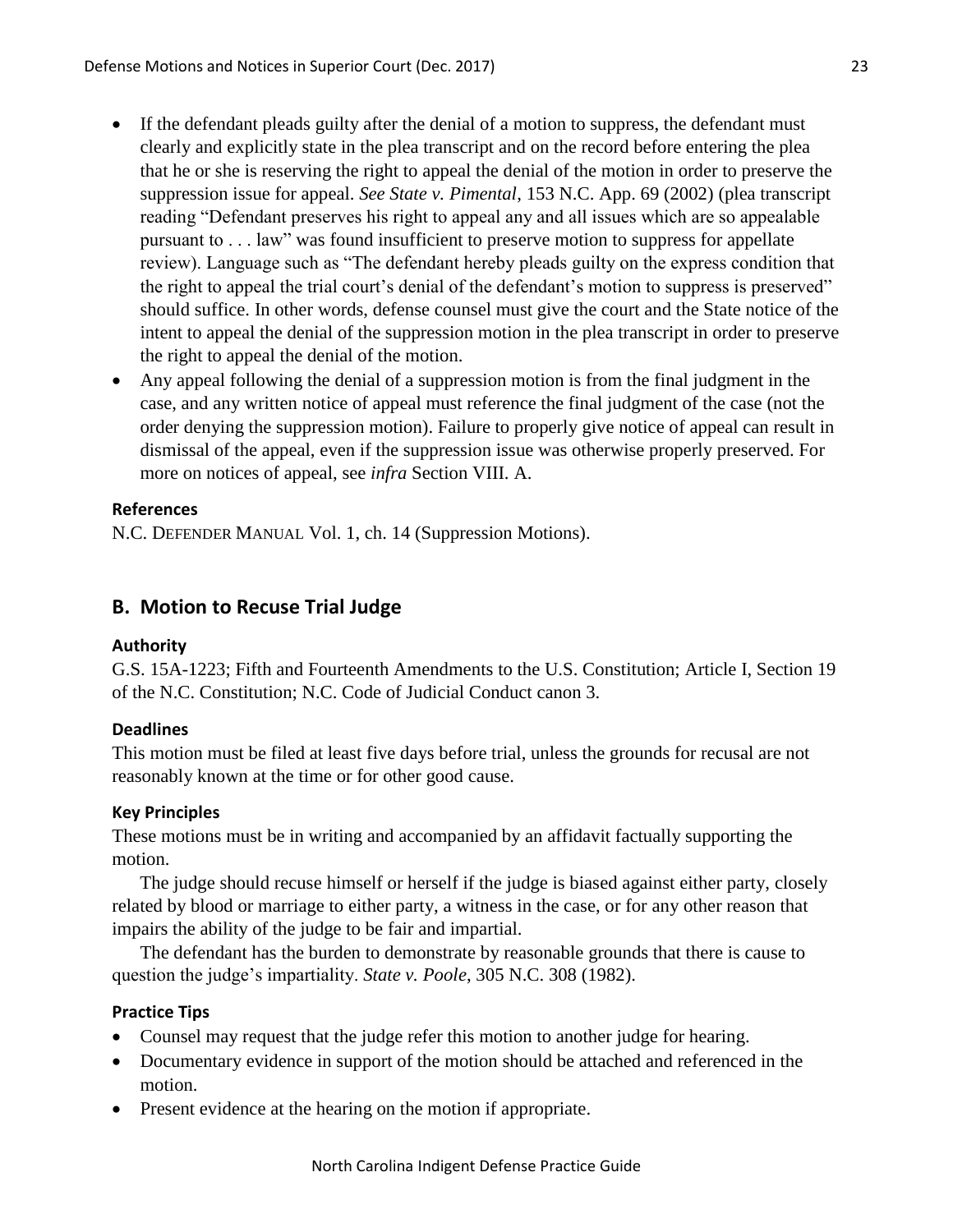#### **References**

N.C. DEFENDER MANUAL Vol. 1, § 13.4C (Miscellaneous Motions—Motion to Recuse Trial Judge).

# **C. Notice of Defenses**

### **Authority**

G.S. 15A-905(c).

## **Deadlines**

The defendant must give notice of defenses within twenty business days of the case being set for trial if the defendant requests any discovery, the State provides discovery or is ordered to do so, and the State requests discovery from the defendant, unless the court sets a different deadline.

### **Key Principles**

Generally, defendants are required by statute to give written notice of an intent to rely on the defenses of alibi, duress, entrapment, insanity, mental infirmity, diminished capacity, selfdefense, accident, automatism, or involuntary or voluntary intoxication. To avoid any challenges, defendants should consider giving notice of defenses not enumerated in the statute, such as necessity, defense of others or property, mistake, etc.

For the defense of alibi, on motion of the State, the court may order disclosure of alibi witnesses no later than two weeks before trial.

For other enumerated defenses (duress, entrapment, insanity, automatism, or involuntary intoxication), the notice of defense must contain specific information about the nature and extent of the defense.

For insanity, the defense has special rules per G.S. 15A-959.

### **Practice Tips**

- Failure to give proper notice of defenses may result in a sanction by the court, up to and including prohibiting presentation of the defense. Err on the side of giving notice; the notice may be withdrawn later.
- Provide timely, written notice for each potential defense and, if required for that defense, provide specific details.
- If the deadline is missed, argue that the defendant should not be punished for the error of counsel and that a lesser sanction is appropriate. The sanction of prohibiting presentation of a defense should be met with constitutional objections.
- Consider requesting that the judge refrain from mentioning defenses to the jury until it is clear that evidence on the defenses will be presented. Pursuant to G.S. 15A-905(c)(1), notice of defenses is not admissible against the defendant. However, G.S. 15A-1213 directs the trial judge to inform prospective jurors of any affirmative defenses for which the defendant has given notice. If the defendant does not want the jury to be informed of a defense and the judge will not defer informing the jurors of the defense, defense counsel may have to withdraw the defense or allow the jury to be so informed.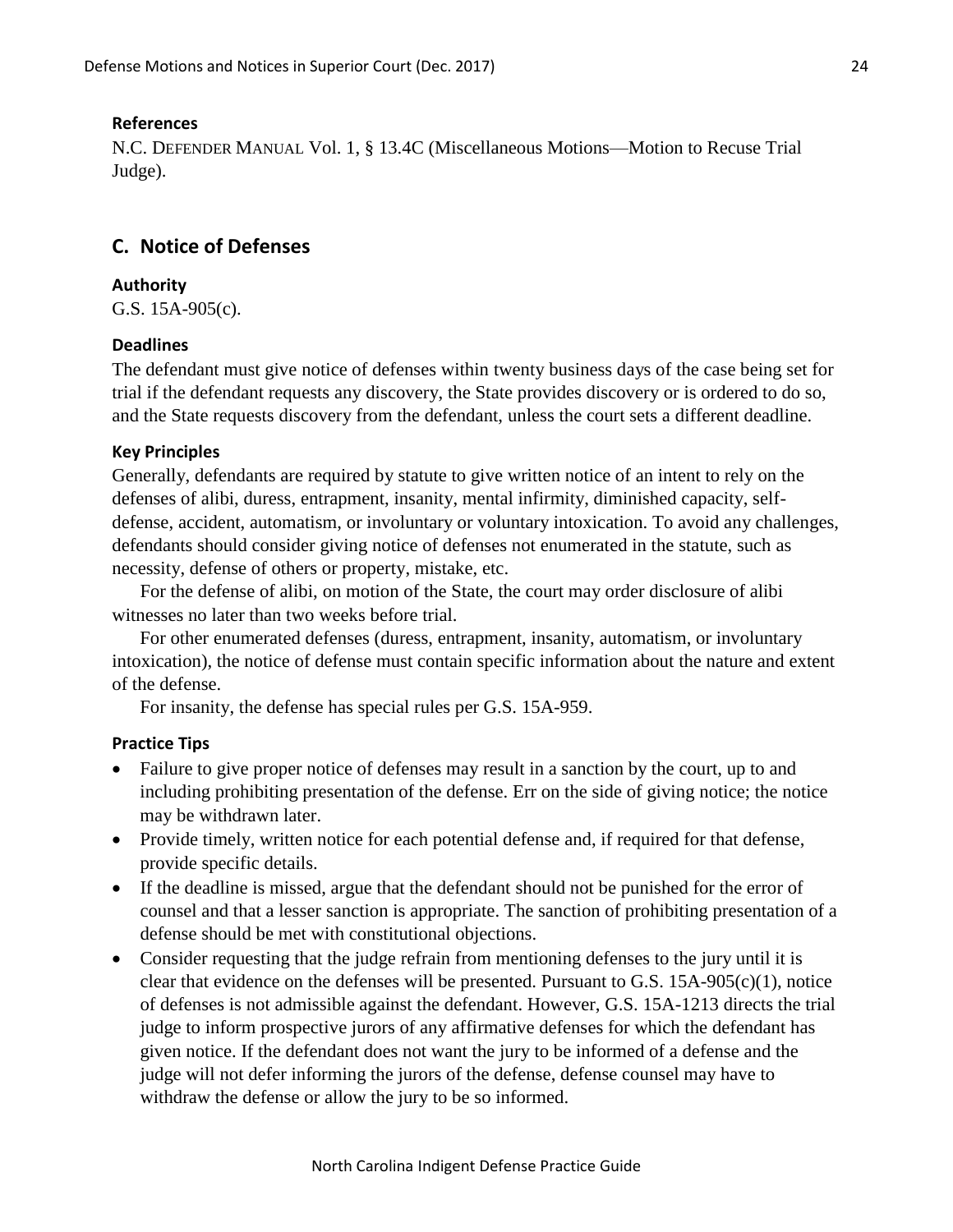## **References**

N.C. DEFENDER MANUAL Vol. 1, §§ 4.8E (Prosecution's Discovery Rights—Defenses), 13.1D (Types and Timing of Pretrial Motions—Motions before Trial).

# **D. Chapter 90 Notice and Demand**

## **Authority**

G.S. 90-95(g).

## **Deadlines**

If the State gives notice to the defendant at least fifteen business days before trial of its intent to introduce at trial the evidence described below and provides a copy of the evidence, then the defendant must file a written objection or "demand" at least five days before trial.

## **Key Principles**

This statute allows the admission into evidence of a lab report, analyst affidavit, and chain of custody statement without authentication and without the testimony of the analyst if the State meets the above requirements and no timely demand for the witness is made by the defendant.

Failure to object and demand the live witness is a waiver of the right to confront such witnesses. This statutory procedure satisfies the Confrontation Clause under the Sixth Amendment. *State v. Steele*, 201 N.C. App. 689 (2010).

## **Practice Tips**

- Look carefully at the form and substance of any notice by the State, as well as at its timing. The State has the burden to prove its compliance with these requirements and that the defendant waived the right to confront by failing to object to the State's proper notice. Arguably, if the State's notice is ineffective, the evidence should not be admissible without the live testimony of the analyst, even in the absence of a timely demand by the defendant.
- To preserve the issue at trial, an objection that the State failed to comply with the requirements of the Chapter 90 notice and demand statute should state specifically how the State failed to comply, as well as assert more general Confrontation Clause and hearsay arguments. In addition to any pretrial objections, counsel must object to the admission of this evidence when it is introduced during trial to preserve appellate review.
- If the analyst attends the trial and the defendant is convicted, the defendant must pay a \$600 expert witness fee unless waived by the court. This fee is in addition to the lab analysis fee of \$600. *See generally* G.S. 7A-304.

## **References**

N.C. DEFENDER MANUAL Vol. 1, § 13.1D (Types and Timing of Pretrial Motions—Motions before Trial).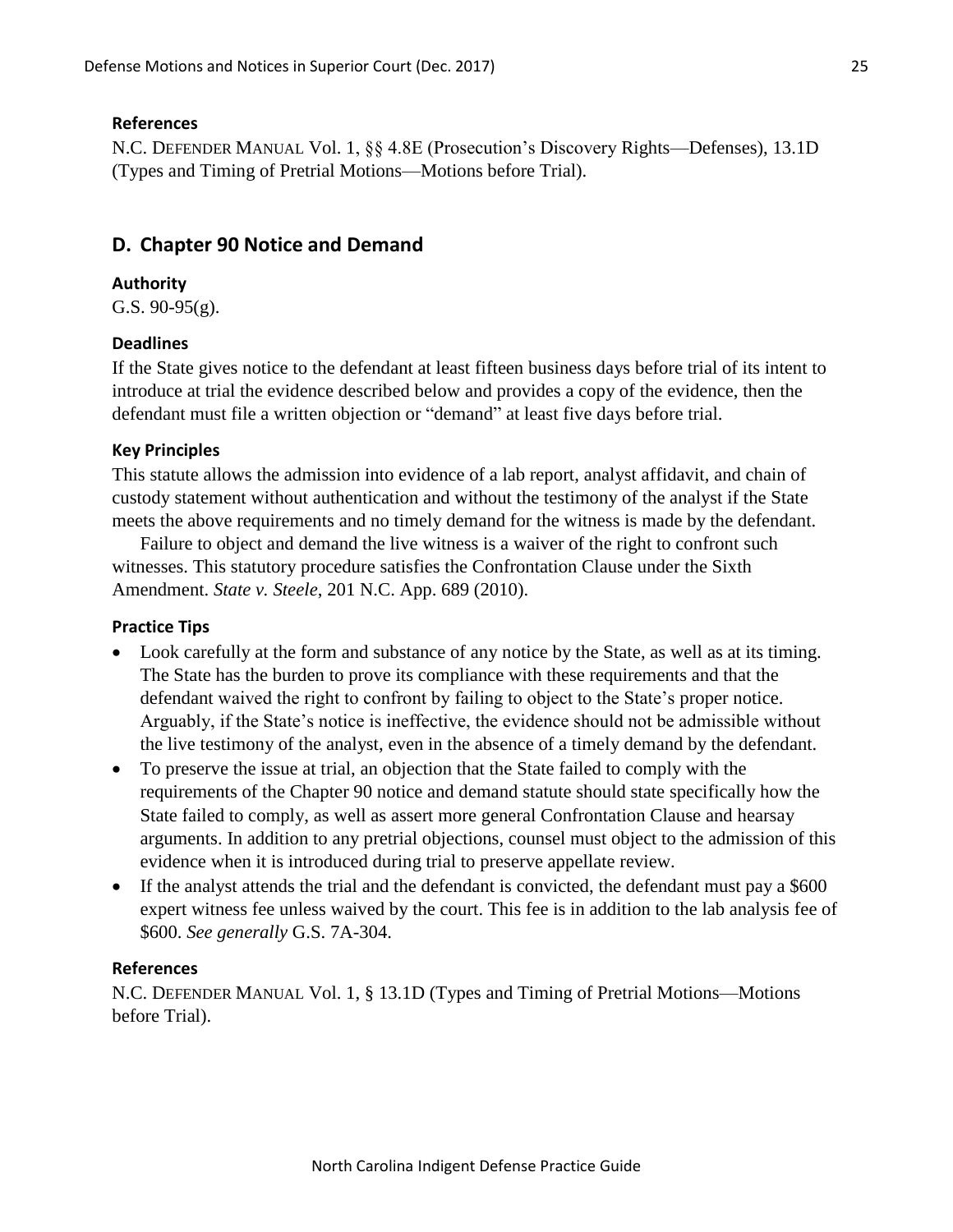### **E. Chapter 20 Notice and Demand**

#### **Authority**

G.S. 20-139.1(c1), (c3)(3), and (e2).

#### **Deadlines**

If the State gives notice to the defendant at least fifteen business days before trial of its intent to introduce at trial the evidence described below and provides the defendant a copy of the evidence within fifteen business days of the State receiving it, then the defendant must file a written objection or "demand" at least five business days before trial. Unlike the G.S. Chapter 90 notice and demand procedure discussed in the section immediately above, "trial" here is defined as the next court setting. Thus, the defense has five business days before the next court date in which to file a demand after timely receipt of the State's proper notice, regardless of when trial is or may actually be scheduled. Failure to file a demand within that window constitutes waiver of the right to demand the presence of the witness.

### **Key Principles**

This statute allows the admission into evidence of the results of any chemical analysis (breath, blood, or urine), chain of custody statement, and analyst affidavit without authentication and without the testimony of the analyst if the State meets the above requirements and no timely demand for the witness is made by the defendant.

Failure to file a timely, written objection or demand at the time of the receipt of the State's notice is binding at all subsequent court settings. Conversely, once the defendant has filed a timely objection, the objection remains effective at any subsequent court settings and need not be renewed.

### **Practice Tips**

- Look carefully at the form and substance of any notice by the State, as well as at its timing. The State has the burden to prove its compliance with these requirements and that the defendant waived the right to confront by failing to object to the State's proper notice. Arguably, if the State's notice is ineffective, the evidence should not be admissible without the live testimony of the analyst, even in the absence of a timely demand by the defendant.
- To preserve the issue at trial, an objection that the State failed to comply with the requirements of the Chapter 20 notice and demand statute should state specifically how the State failed to comply, as well as assert any more general Confrontation Clause and hearsay objections. In addition to any pretrial objections, counsel must object to the admission of this evidence when it is introduced during trial to preserve appellate review.
- If the analyst attends the trial and the defendant is convicted, the defendant must pay a \$600 expert witness fee unless waived by the court. This fee is in addition to any laboratory analysis fee. *See generally* G.S. 7A-304.

#### **References**

N.C. DEFENDER MANUAL Vol. 1, § 13.1D (Types and Timing of Pretrial Motions—Motions before Trial).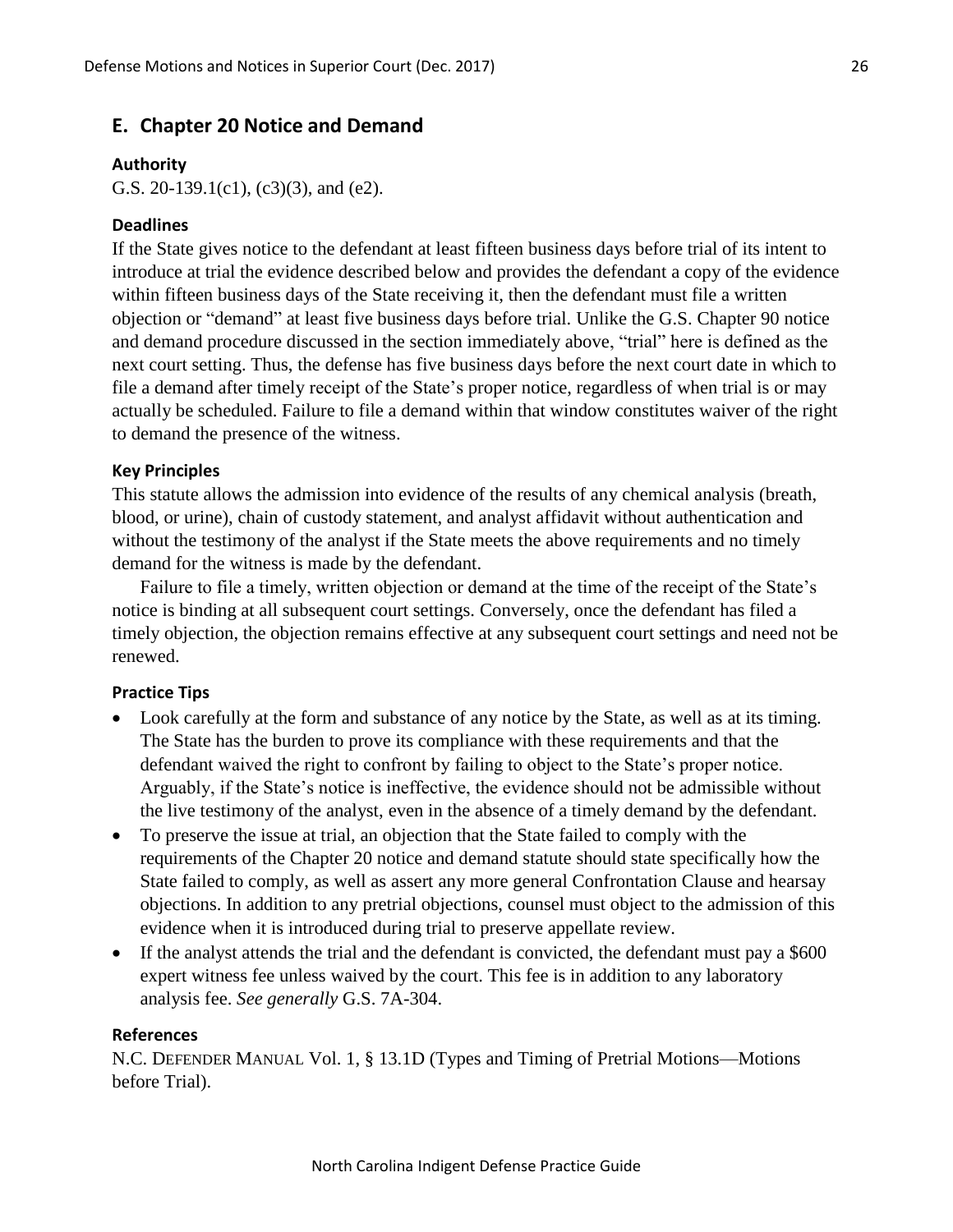*See also* Shea Denning, *[Amendments to Notice and Demand Provisions for DWI Cases](https://nccriminallaw.sog.unc.edu/amendments-notice-demand-provisions-dwi-cases/)*, N.C. CRIM. L., UNC SCH. OF GOV'T BLOG (June 22, 2016).

## **F. Notice of Expert Testimony**

#### **Authority**

G.S. 15A-905(c)(2).

### **Deadlines**

The defendant must give notice of expert witnesses within a reasonable time before trial if the defendant requests any discovery, the State provides discovery or is ordered to do so, and the State requests discovery from the defendant, unless the court sets a different deadline.

#### **Key Principles**

The defendant must provide notice of any experts expected to testify at trial, along with their expert opinions, a report of their tests or examinations, the underlying basis for their opinion, and the experts' resumes or curricula vitae. The State is required to disclose all of the same information pursuant to its discovery obligations and upon the request of the defendant.

The obligation of defense counsel to disclose expert witnesses applies only if the defendant intends to call the expert as a witness at trial. The defendant is not obligated to disclose nontestifying experts to the State.

### **Practice Tips**

- The notice provision protects both parties from unfair surprise and may be used to exclude expert evidence where notice was not provided or was insufficient. A reasonable time before trial" means enough time for the opposing party to adequately prepare to meet and object to the expert testimony.
- If notice is untimely, the expert may be excluded from trial. However, cases indicate that the sanction of evidence exclusion against the defendant is harsh and should be used only if other sanctions are insufficient.
- On receipt of a notice of expert witnesses from the State, consider the need for your own expert if you have not already done so, both to affirmatively counter the State's evidence and to assist the defense in effective cross-examination of the State's expert.
- Consider the possibility of requesting a pretrial *voir dire* of the State's experts to challenge their expert qualifications under N.C. Rule of Evidence 702 or under any other grounds. (See *infra* Section VII. B).

### **References**

N.C. DEFENDER MANUAL Vol. 1, § 13.1D (Types and Timing of Pretrial Motions—Motions before Trial).

*See also* John Rubin, *[What Are Permissible Discovery Sanctions Against the Defendant](https://nccriminallaw.sog.unc.edu/what-are-permissible-discovery-sanctions-against-the-defendant/)*, N.C. CRIM. L., UNC SCH. OF GOV'T BLOG (Sept. 12, 2013).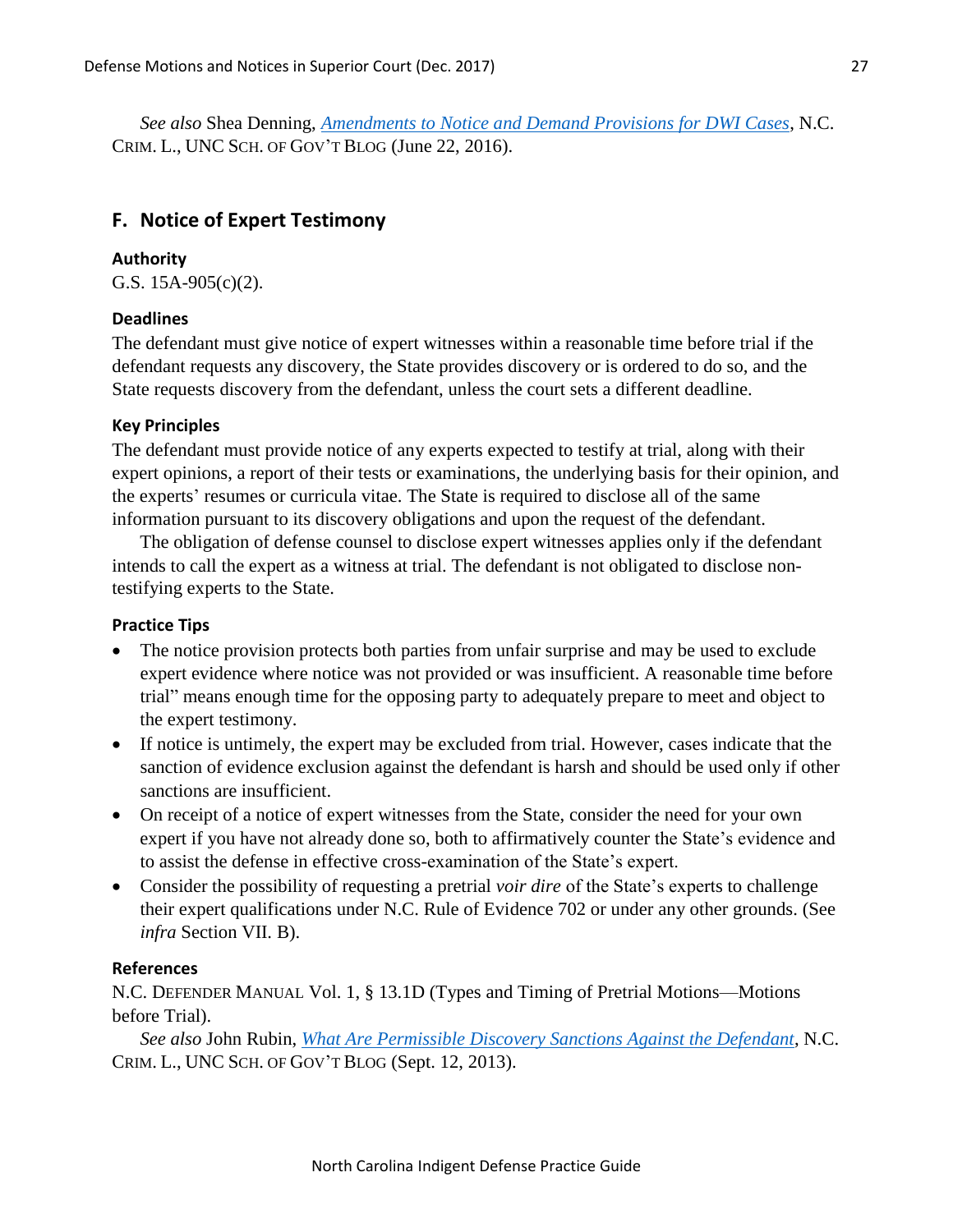## **G. Notice of Intent to Use Residual Hearsay**

#### **Authority**

N.C. R. EVID. 804(b)(5).

### **Deadlines**

Written notice of an intent to rely on residual hearsay must be provided sufficiently in advance of its use so that the opposing party has a fair opportunity to prepare for and contest the use of the evidence.

#### **Key Principles**

A notice under this rule must state the proponent's intention to use the statement at issue, provide the particulars of the statement, and include the name and address of the declarant, in addition to meeting the "fair opportunity to contest" timing rule noted above.

In addition to the notice requirement, residual hearsay must also meet the requirements of Evidence Rule 804(b)(5) to be admissible at trial. Those requirements include that the witness is unavailable, the statement is offered as evidence of a material fact, the statement is more probative on the point for which it was offered than any other evidence which the proponent can reasonably obtain, and the general purposes of the Rules of Evidence and the interest of justice will be best served by admission of the statement.

### **References**

N.C. DEFENDER MANUAL Vol. 1, § 13.1D (Types and Timing of Pretrial Motions—Motions before Trial).

*See also* Jessica Smith, *[Hearsay Exceptions: The Residual Exceptions](https://nccriminallaw.sog.unc.edu/hearsay-exceptions-the-residual-exceptions/)*, N.C. CRIM. L., UNC SCH. OF GOV'T BLOG (Mar. 4, 2014).

# **H. Notice of Intent to Use Convictions Older than Ten Years**

#### **Authority**

N.C. R. EVID. 609(b).

#### **Deadlines**

Written notice of intent to use older convictions must be provided to opposing counsel sufficiently in advance of their use for the opposing party to have a fair opportunity to contest the use of the older convictions.

### **Key Principles**

The notice should identify the older convictions by offense, date, and location. It should further explain the specific facts and circumstances that support a finding that the use of such convictions is more probative than prejudicial for the case at hand.

#### **Practice Tips**

 Defense lawyers should always request criminal records for all witnesses in discovery and should verify such information with independent research. Impeachment of State witnesses